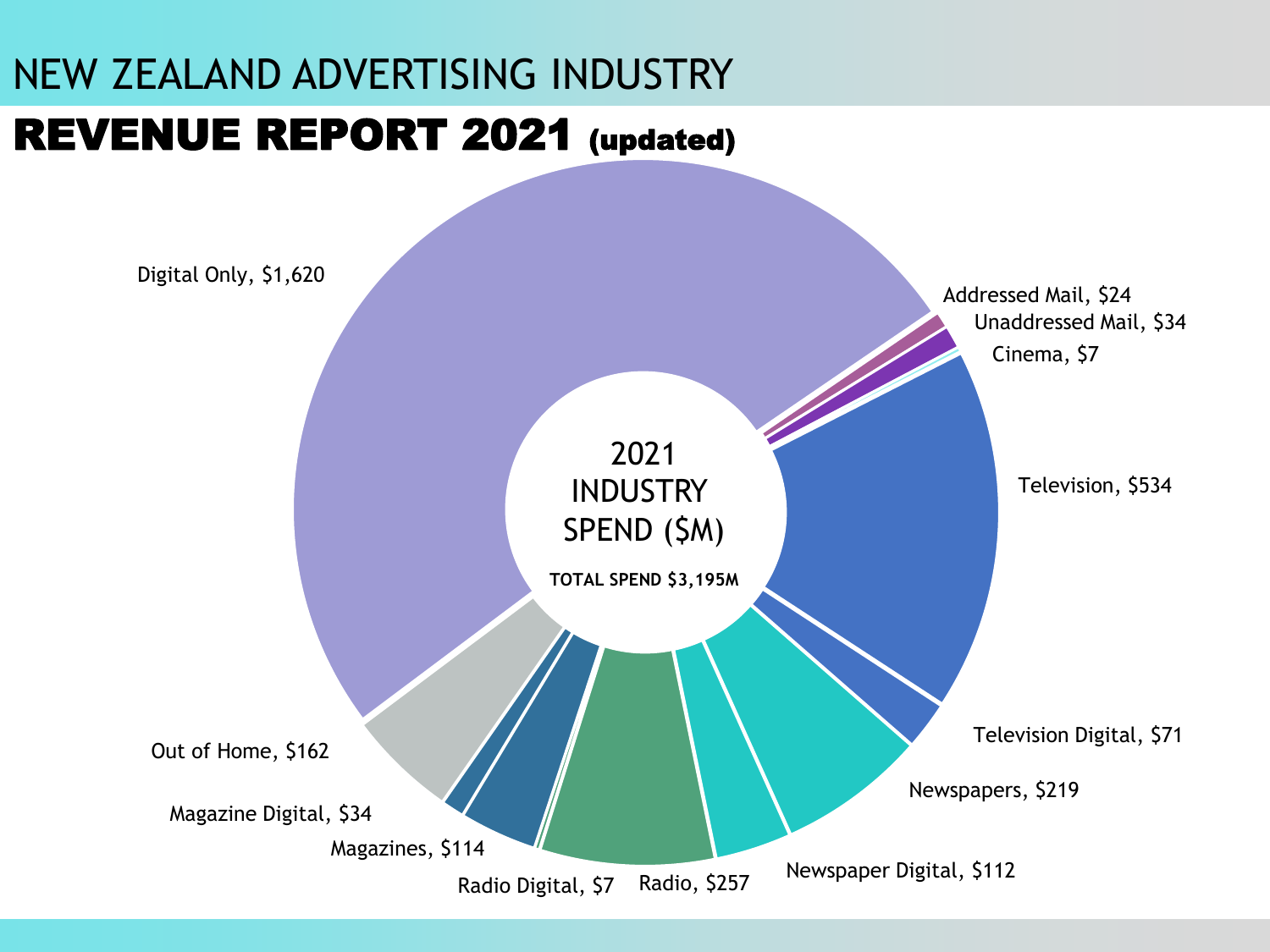# NEW ZEALAND ADVERTISING INDUSTRY

### REVENUE REPORT 2021 (updated)

#### **Addressed Mail**

**Definition:** This figure is an estimate based on the cost of delivery only. It does not include production or associated costs. Methodology: Using New Zealand Post's own volume, entered into Lodgement Manager by customers, and weighted average unit rate to produce the final market revenue estimation. The figure is sourced solely from New Zealand Po lodged mail only into NZ Post's Network.

#### **Cinema**

**Definition:** Cash revenue, including agency commission, from the two major companies involved in cinema advertising in New Zealand. **Methodology:** Data collected and supplied by companies involved in New Zealand cinema advertising.

#### **Digital Only**

Definition; Interactive advertising is advertising viewed on any screen via an internet connection. The expenditure figure is based on gross amounts charged to advertisers and inclusive of any applicable agency commissions Display Advertising which includes banners, skyscrapers, rich-media, streaming advertising, email, online video and other forms of interactive Display advertising; Classifieds, which includes revenue from ads placed to buy and Search and Directories advertising which includes revenues from online Directories and search engine listings and Mobile.

Social media advertising revenue does not include advertisements booked directly with social networking websites by advertising brands. Social media advertising revenue is largely comprised of Facebook (which includes Face WhatsApp), Twitter, Linkedln, Snapchat, Spotify and TikTok. IAB New Zealand does not report on Twitter, Linkedln, Snapchat, Spotify and TikTok advertising revenue, however both Twitter and TikTok are considered to be relat the New Zealand market currently.

Effective Q3 2019, in order to provide more effective reporting on Social media data, the IAB New Zealand changed the way it reported Social media in its Quarterly Digital Advertising Revenue Report, and retrospectively in methodology for data back to Q1 2018 (the earliest period which Nielsen MAU data is historically available). IAB New Zealand no longer sources Social media revenue from SMI and is now deriving this using worldwide Facebook per user) and Facebook MAU's sourced from Nielsen Online Rating Monthly Unique Audience (does not include exclusive app usage). Given that the Nielsen Online Rating Monthly Unique Audience does not include exclusive app us revenue reported by the IAB New Zealand in its Digital Advertising Revenue Report is estimated to be under-reported by approximately a fifth.

Source: Nielsen NZ Connected Consumer Report in 2017 indicated that about one fifth of New Zealand Facebook users exclusively visit Facebook via a mobile app each month (i.e. not using a browser).

**Methodology:** The figures are supplied via Baker Tilly Staples Rodway, an independent auditor on behalf of the Interactive Advertising Bureau (IAB New Zealand). For further information visit www.iab.org.nz.

#### **Magazines**

Definition: Magazine media advertising turnover is the total of all combined commercial (non-circulation) revenue across all publications/platforms (print, digital, email newsletters, social platforms, experiential, one sh and other) Advertising turnover includes all advertiser funded activity and agency commissions, irrespective of platform (e.g. print, digital, email newsletters, social platforms, experiential, one shot brand extensions, v figures are exclusive of GST.

Methodology: Data collected and supplied by the MPA. Advertising turnover has been collected from a representative sample of magazine publishers. For other MPA member and non-member publications, an estimate has been made. not include revenue from Newspaper Inserted Magazines.

#### **Newspapers**

**Newspapers definition:** This figure includes all advertising revenue, including agency commission, excluding GST from all daily, Sunday and community newspaper titles in New Zealand

Methodology: The revenue includes display, retail, native, classified and insert advertising. The figures are sourced from the member newspapers of the News Publishers' Association of New Zealand and the Community Newspape New Zealand and include estimates for non-member newspapers.

**Newspapers digital definition:** This figure includes all advertising revenue, including agency commission, excluding GST from digital newspaper brands (apps and websites) in New Zealand

Methodology: The figures are sourced from the member newspapers of the News Publishers' Association of New Zealand and the Community Newspapers Association of New Zealand and include estimates for non-member newspapers.

#### **Out of Home**

Definition: Cash revenue, including agency commission, excluding production, installation and GST from members of the Out-of-Home Media Association of Aotearoa (OOHMAA) and Adzup, Go Media, Lumo, Phantom Billstickers and S **Methodology:** The revenue data is independently collected for OOHMAA members and actual returns are supplied to the ASA from the listed companies involved in outdoor or ambient advertising.

#### **Radio**

Definition: All cash revenue including digital, with agency commission, from members of the Radio Broadcasters Association (RBA), plus an estimate for non-RBA members based on direct industry knowledge and projections base **Methodology:** Data collected and supplied by the Radio Broadcasters Association.

#### **Television**

Definition: Television is cash revenue (including agency commission) from on-air advertising. Television Digital is cash revenue (including agency commission) from all advertising on digital television brands, both apps an **Methodology:** Actual free-to-air and pay television returns are collected by PwC on behalf of ThinkTV. Digital returns are collected by ThinkTV.

#### **Unaddressed Mail**

**Definition:** All cash revenue drawn from the cost of delivery. This total represents 95 % of the unaddressed mail advertising revenue in New Zealand. **Methodology:** Data collected and supplied by Reach Media and Ovato.